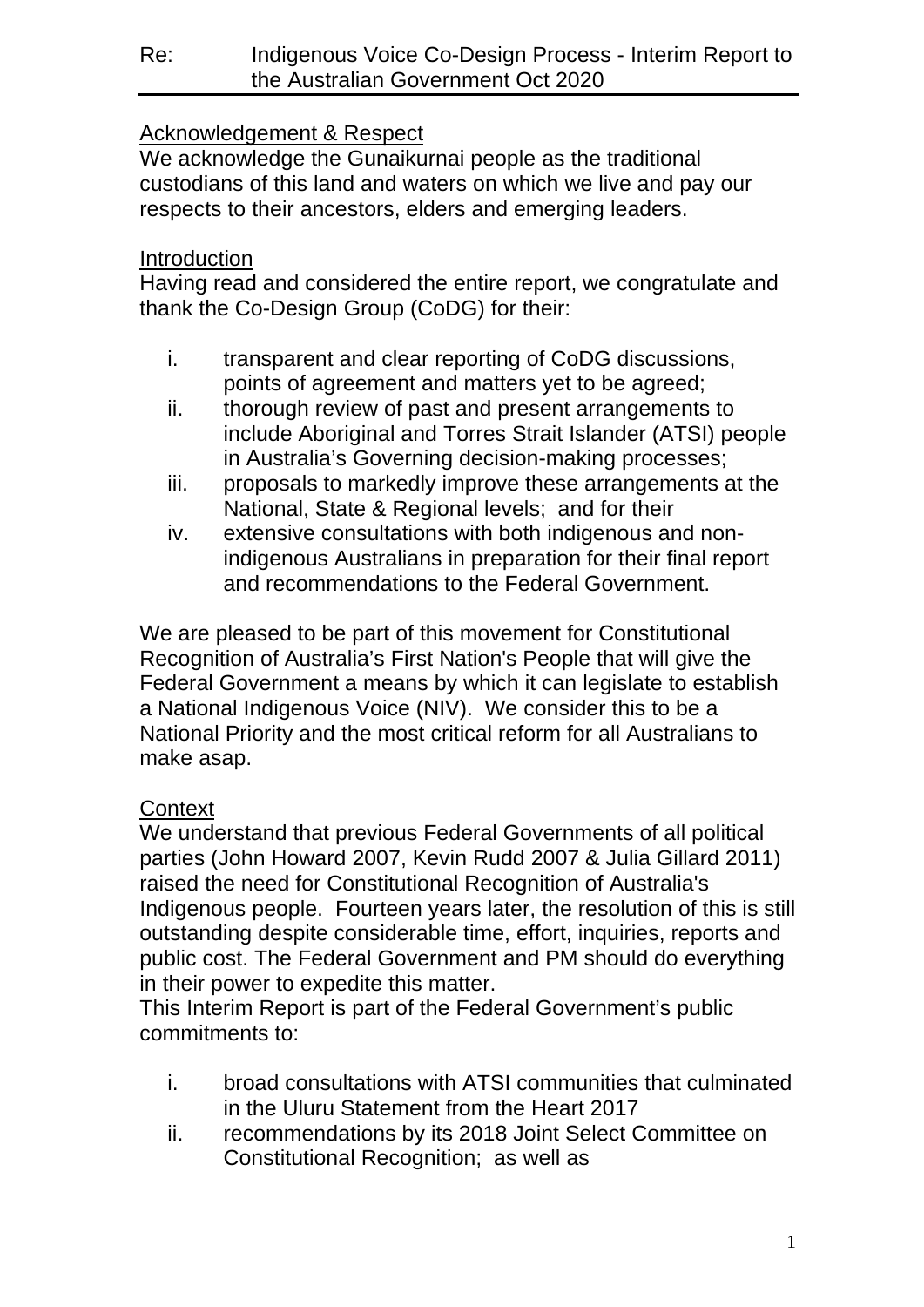iii. the intention to establish a NIV by forming a Referendum question, holding a successful Referendum and establishing the NIV within that term of parliament.

Following the Uluru Statement from the Heart 2017, the Federal Government's 2018 Joint Select Committee on Constitutional Recognition recommended the Australian Government initiate a process of co-design to develop detail for an Indigenous voice.

What a NIV would look like and how it would work to improve the lives of ATSI people in particular and Australian society generally is the subject of this Interim Report and of recent broad community consultations with the support of the National Indigenous Agency of Australia (NIAA), based within Minister Ken Wyatt's Indigenous Affairs Office and with the support of the From the Heart campaign and websites. We subscribe to these websites and receive updates via email.

Having initiated this process, the Federal Government is obliged to show goodwill and integrity to progress this matter to the satisfaction of all Australians and ATSI people in particular. We do not want a repeat of the Marriage Equality Referendum/Plebiscite political debacle.

Despite this Scott Morrison publicly stated in March 2021 (ABC News) words to the effect that:

#### *'There will not be a Constitutionally enshrined National Indigenous Voice and there is no evidence of community support for this.'*

This undermines the very co-design process that the Federal Government has put in place to consider options and whose Interim Report we, among many other Australians are in the midst of responding to. Is the PM deliberately thwarting this achievement or is he simply trying to delay this achievement. This only exposes a vast disconnect between voters and the Federal Government/PM on this matter.

We agree with the submission made by the Bass Coast South Gippsland Reconciliation Group:

"It should not be a legislated Voice – it must be above partisan politics – and the Constitution grants it permanency, security, respect, and a central place in the national dialogue and policymaking, where culturally-informed comment and advice will be taken seriously."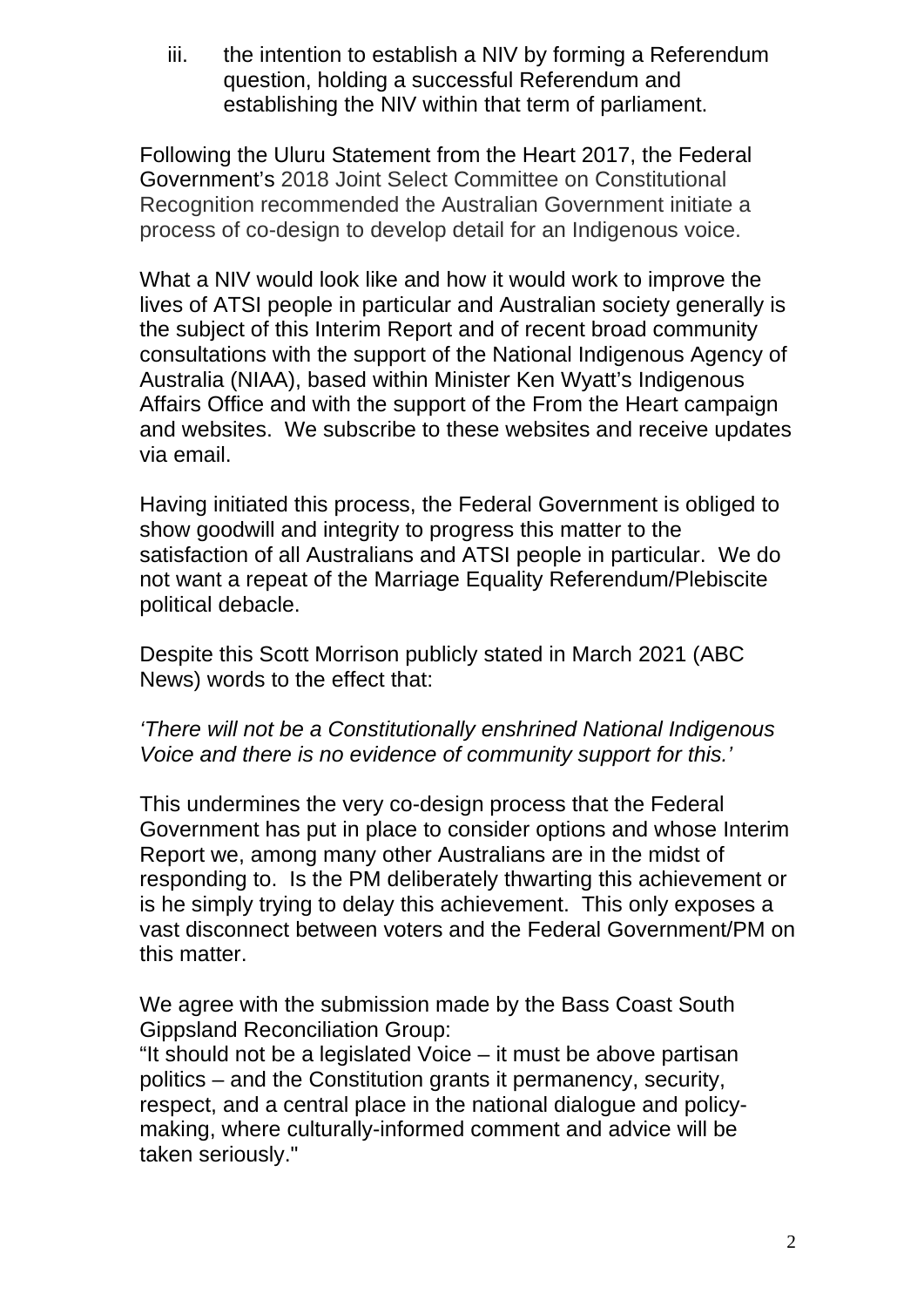It is vital that the Federal Government and the PM bring goodwill and integrity to its consideration of these changes to Australia's colonial governance system. The opportunity inherent in this change will only enhance goodwill between the Australian Parliament/Government/Society and Australia's First Nations Peoples (AFNP).

This is Australia's opportunity to reconcile our differences - to heal to put our indigenous and non-indigenous relations on an equal and respectful footing. This will not mean 'Business as Usual'. This will benefit all Australians and the majority of Australians want this and believe this is a national priority (From the Heart polling 2020).

Another matter that has been covered in the news and conflated with the establishment of the NIV is the resurgence of the Australian Republican movement. These two matters must remain distinct and Constitutional change to enshrine the NIV cannot be contingent on Australia becoming a Republic. The time for change is now. The voters will not tolerate further delays.

It is clear to most Australians that our colonial system of governance is no longer 'fit for purpose' in relation to its adverse impacts on Australia's FNP. We are a much more humane society now and want to end the oppression of Australia's First Nations People in all its forms and legitimately include the longest, continuous nations and cultures on earth in Australia's story. We all need to listen to and take these proposals seriously so as to accommodate FNP's needs in our new and more humane governance system. The proofs of our failing of ATSI people are numerous, inter-generational and touch all areas of life. A whole of government/Constitutional approach is required to put an end to our colonial systems of racism, discrimination, abuse and neglect that we must own up to and remove.

It is time we took on what previous Governments and ATSI people are proposing. The outcomes of these changes could not be any worse for Australia's FNP than colonial rule has been and would improve their lives in many respects – it is the change they need all Australians to make - now.

#### Next Steps - Continuation of CoDG work

Another point of contention for us is that The Terms of Reference (ToR) for all groups involved in the co-design process specifically exclude any consideration of:

i. Final decision on which options progress to testing;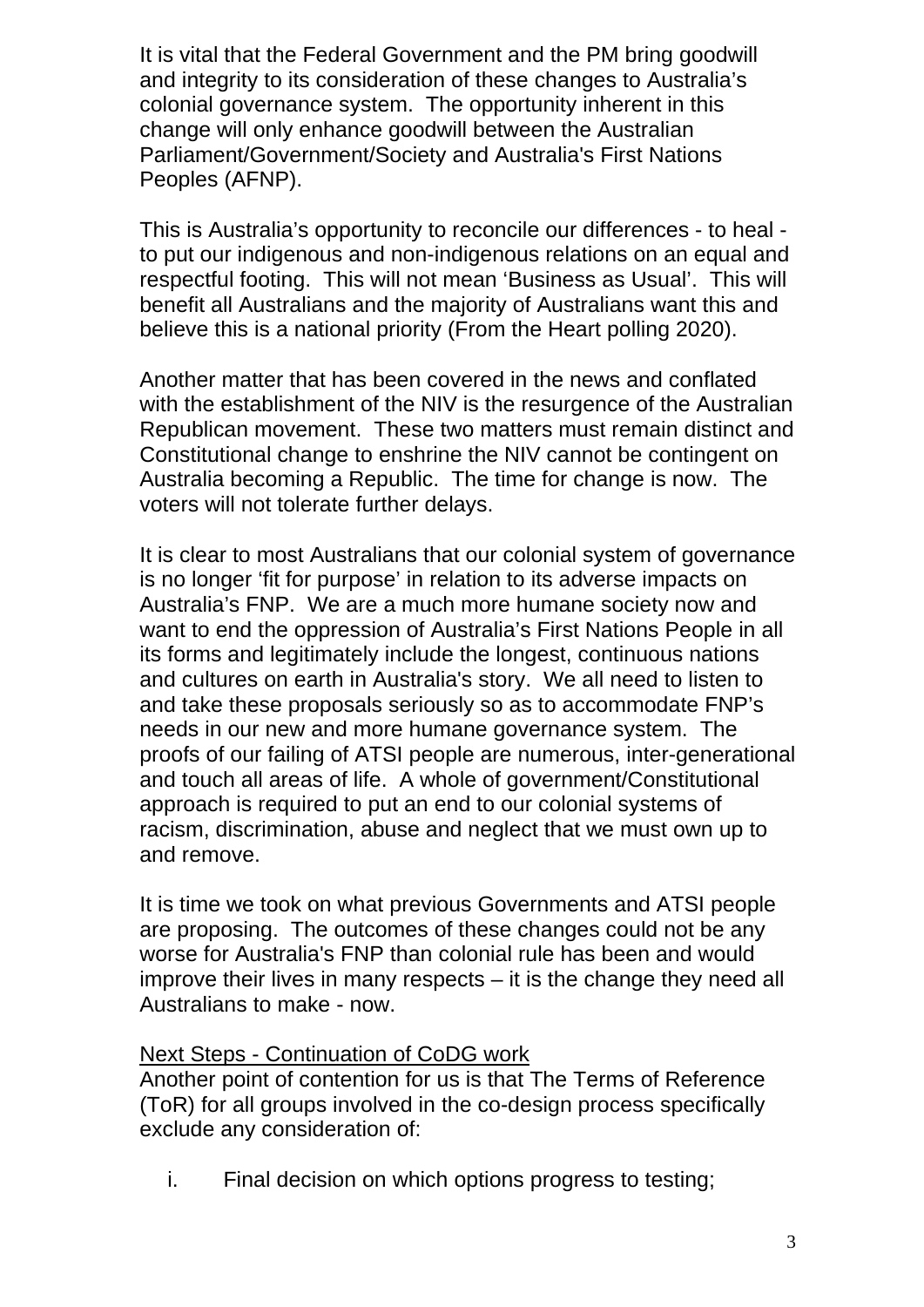- ii. Making recommendations on constitutional recognition, including determining the referendum question or when a referendum should be held;
- iii. Making recommendations on the establishment of a Makarrata Commission (as called for by the Uluru Statement from the Heart), agreement making, treaty and truth-telling; and
- iv. Overall budget, deliverables and associated timing and the overarching timeframe for the co-design process.

However, the CoDG may "provide advice to the Minister on the outcome and potential next steps". We believe these matters are the on-going work of the CoDG and could be flagged as such in the Final Report and recommendations to the Federal Government. We propose that the Co-design Group's processes be adopted for a fourth stage (ie. after the Final Report) - to develop specific proposals for:

- a. the final Referendum Question
- b. the enabling Constitutional amendments and subsequent Legislation to establish a NIV as outlined in the Interim Report (to be enacted within the following term of Parliament after the Referendum); and
- c. a public information/education campaign in the lead up to the Referendum.

We believe it could also be the work of the CoDG to explain and specify how best a Makarata Commission, agreement making, treaty and truth-telling processes could be established – in a fifth stage.

## Next Steps – The Federal Parliament

The aim of the Australian Parliament/Government must now be to ensure a successful Referendum Question on Constitutional Recognition of Australia's FNP as a matter of priority and then to pass enabling Legislation within the following term of Parliament that would establish a timely NIV. There should not be any further delays.

The Federal Government will receive the Co-Design Group's Final Report and Recommendations by the end of July 2021 (given the extension to community consultations). There should be no delay in accepting all recommendations and in releasing this document to the public for further information, consideration and comment.

Transparency is essential. A national public information campaign is required to ensure all Australian's are aware of and understand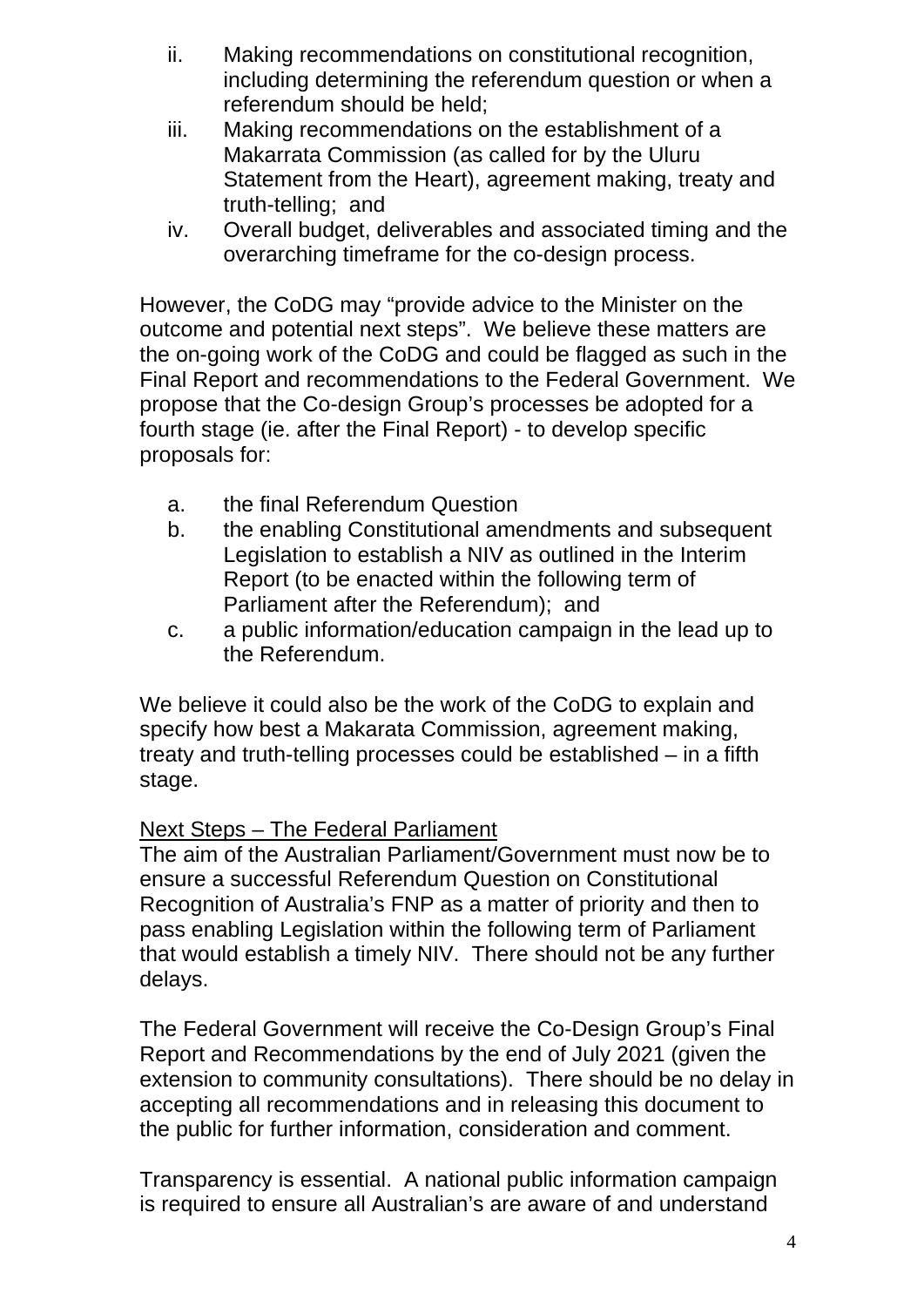the Why, What, How & When of Constitutional Recognition of FNPs and of the National Voice. Following the release of the Co-Design Group's Final Report, the Australian Parliament as well as all Governments and Ministers must publicly declare their strongest possible support for Constitutional Recognition and the National Voice and make it their priority to ensure a successful Referendum and to pass enabling Legislation within the following term of Parliament.

A bi-partisan approach is required to ensure that this does NOT become a divisive matter, open to misinformation and scare mongering any longer. All public information should be evidence/data based. Of course, the Federal Government can put their alternative proposal for a legislated NIV and no Constitutional Recognition of FNPs. Both proposals/perspectives should be clear about Why they are better for both ATSI and non ATSI people and Australian society generally.

As the Interim Report makes clear, Australia has been working steadily towards this objective. It documents the history and culmination of decades of hard work by indigenous and nonindigenous Australians (including governments) towards Constitutional Recognition of FNPs and the establishment of a National Indigenous Voice. The Interim Report is clear about what a First Nations' National Voice will achieve:

- a. Better outcomes/positive impacts for all First Nations' people
- b. Recognition and affirming of:
	- i. the Sovereignty of First Nations' peoples'
	- ii. the right of First Nations' peoples' to Self Determination
	- iii. integrity of First Nations' peoples' cultural identities and practices
- c. an end to wholesale discrimination and oppression of First Nations' people by our Governments and Parliaments; and
- d. Creation of formal opportunities for real dialogue, negotiations and agreement making between Australia's indigenous and non-indigenous people including reparations, Truth telling and Treaty for all Australians

The establishment of a First Nations' National Voice enshrined in the Constitution will empower indigenous Australians and give them agency over their own lives. This is lacking under our current colonial Constitution and governance system. As the Uluru Statement from the Heart makes clear, this is a matter of cultural identity and survival especially of younger indigenous Australians. The future of the oldest, continuous culture on earth is at stake. Our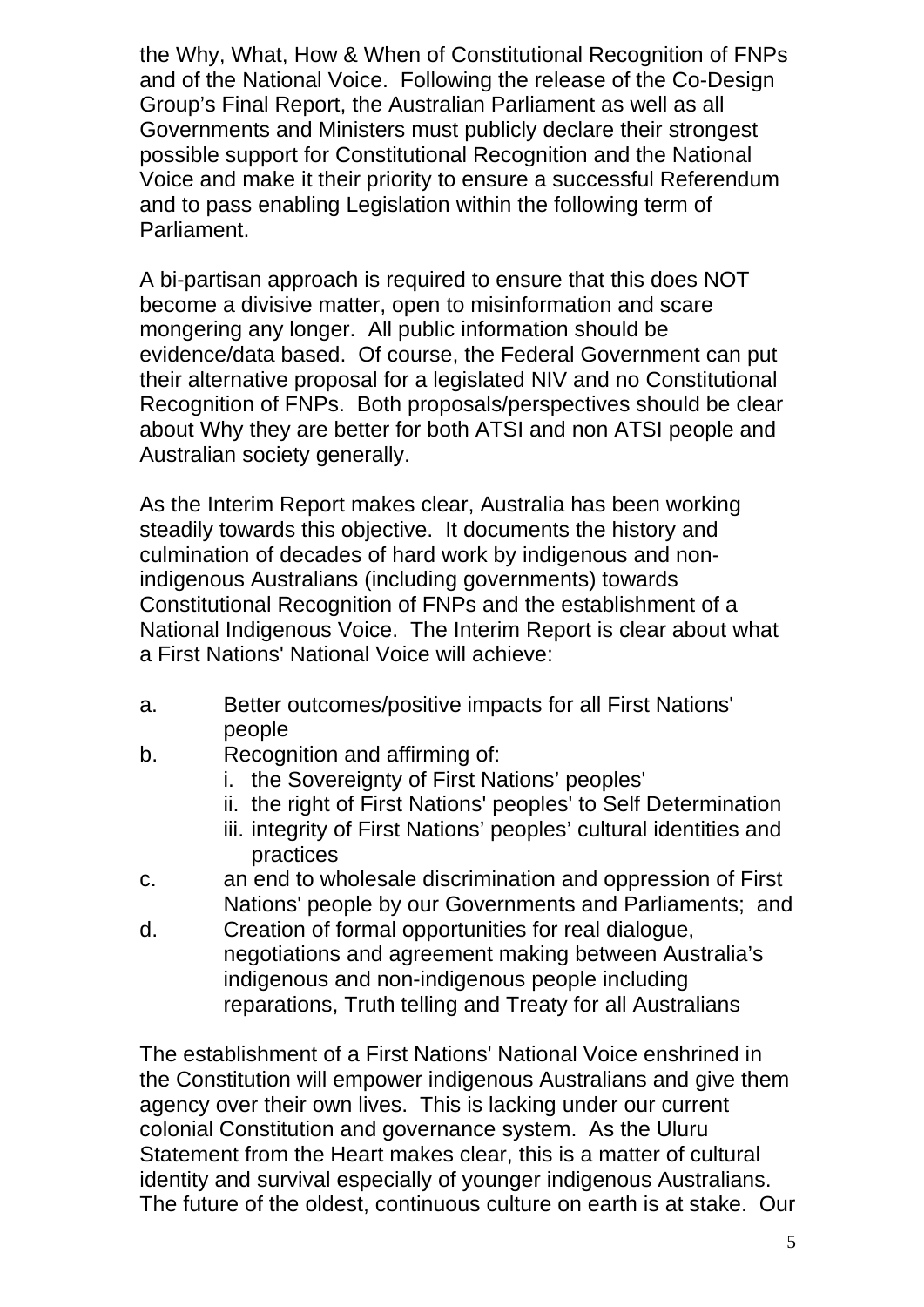Parliaments, Governments and all Australians have this Duty of Care.

It is essential that ATSI peoples have formal, recognised, equal and legitimate ways of influencing all levels of government and parliamentary decision-making because:

- i. They are Australia's First Nations People
- ii. They have never ceded sovereignty
- iii. They now constitute only 3% of Australia's population (and so cannot be effectively represented electorally)
- iv. They continue to be adversely impacted by European occupation and governance
- v. Successive governments have been unable to substantially improve the standing of First Nations peoples

The right to organise and participate in society is a basic human right.

#### **Conclusion**

Overall, we strongly support:

- 1. the Reconciliation & Constitutional Recognition processes
- 2. the Uluru Statement from the Heart Sept 2017
- 3. the From the Heart campaign
- 4. the proposal for a First Nations' Voice to Australia's Parliament that is enshrined in the Constitution; and
- 5. the establishment of a Makarata Commission to manage the policies and processes for First Nation's Agreement making with Governments.

In particular, we strongly support the proposals and options for a NIV enshrined in the Constitution as outlined in the Interim Report and the submission made by the From the Heart campaign, regarding:

- 1. the need for Constitutional Recognition as well as a Legislated NIV;
- 2. comments regarding how best to ensure the representativeness/membership, independence and integrity of the National Indigenous Voice; and
- 3. comments about roles, structures, relationships with state/territory and regional bodies, policies, processes, resources, ethical/principled operations, succession planning and timelines etc. to ensure a legitimate and well functioning First Nations' Voice to the Australian Parliament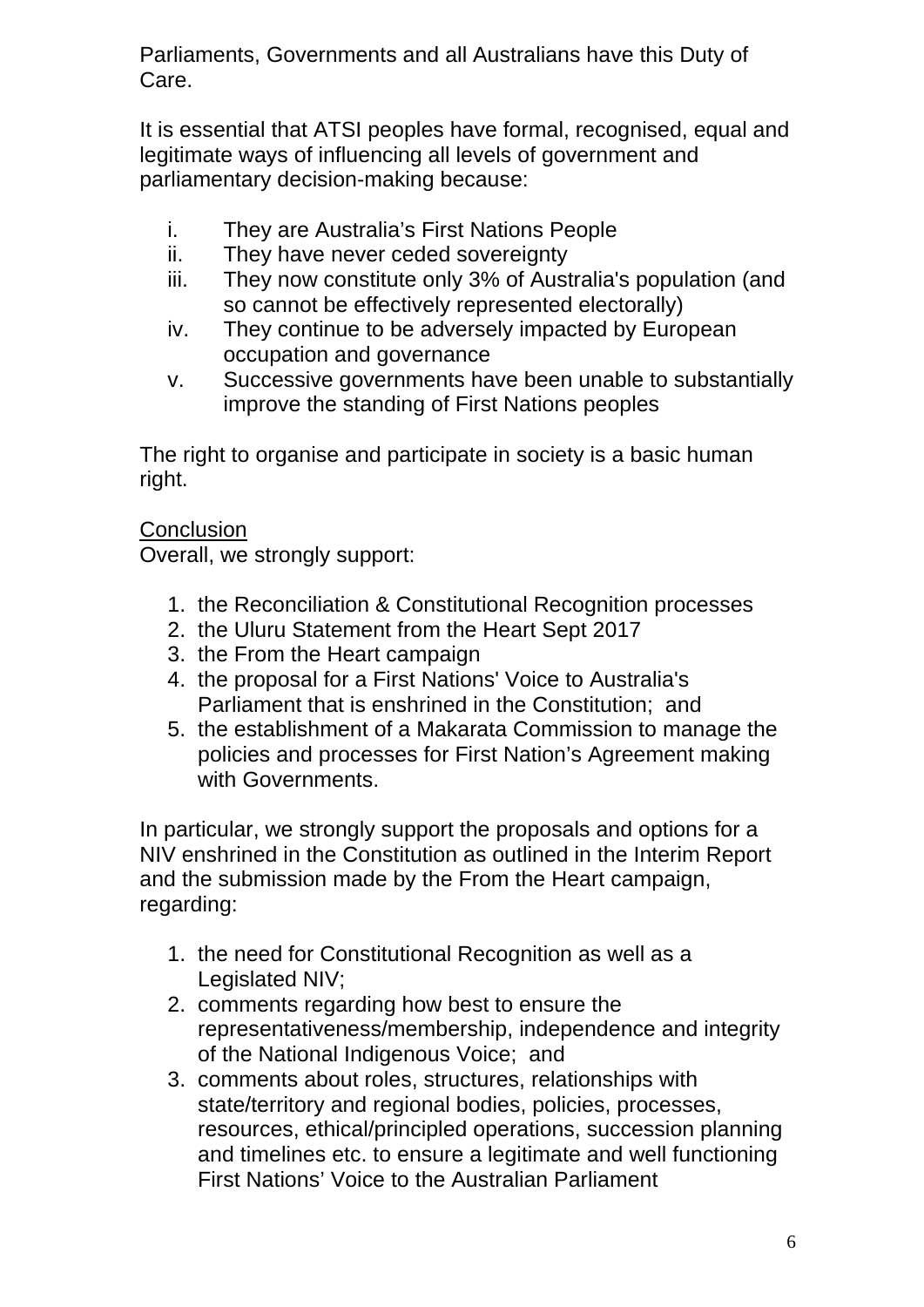Membership - This is best left to Indigenous people to decide on their own acceptable form of representation for their own National body. This may include cultural decision-making practices that are not familiar to non-indigenous people and may vary between indigenous communities and groups across Australia.

Matters requiring the Government to consult with the NIV Of particular interest to us, is how best to ensure that the Australian Parliament/Government is "obligated", "expected" or "unencumbered" to seek advice on particular policy and legislative matters at the earliest ie. from initial concept through to policy and legislative development, implementation, monitoring and evaluation. The interim report scopes this hierarchy to determine which matters the government/parliament must, is likely to or may consult the NIV on. These matters can be flagged up front in regard to how they may impact First Nations' people and how existing Parliamentary processes for tabling of Bills etc. can enable this. These practices should be adopted (see p50-54 of the Interim Report).

The Interim Report also provides a comprehensive review of Local & Regional Indigenous organizations and their shared decision making structures with Local/Council, State & Territory governments. Again, there is agreement on most matters with some improvements proposed eg. over the next three years to establish groups where they don't exist, support developing groups and to change or maintain group roles etc. where they already exist. This transition would mean that all ATSI individuals and groups would have a formal mechanism by which they could voice their concerns and aspirations at an appropriate decision-making level. This system would also be a means of developing, providing and refining services and programs to ATSI people and uphold the model of community led solutions.

The Interim Report also addresses how best Local & Regional Indigenous organizations would interact with and relate to the National Indigenous Voice. Again, we believe these are practical matters for Indigenous people to make decisions about and for all our Parliaments and Governments to implement and abide by with the best goodwill possible.

To repeat the From the Heart campaign priorities again, we also call on the Federal Government to:

1. honour its election commitment to a Referendum for Constitutional Recognition and a Legislated NIV;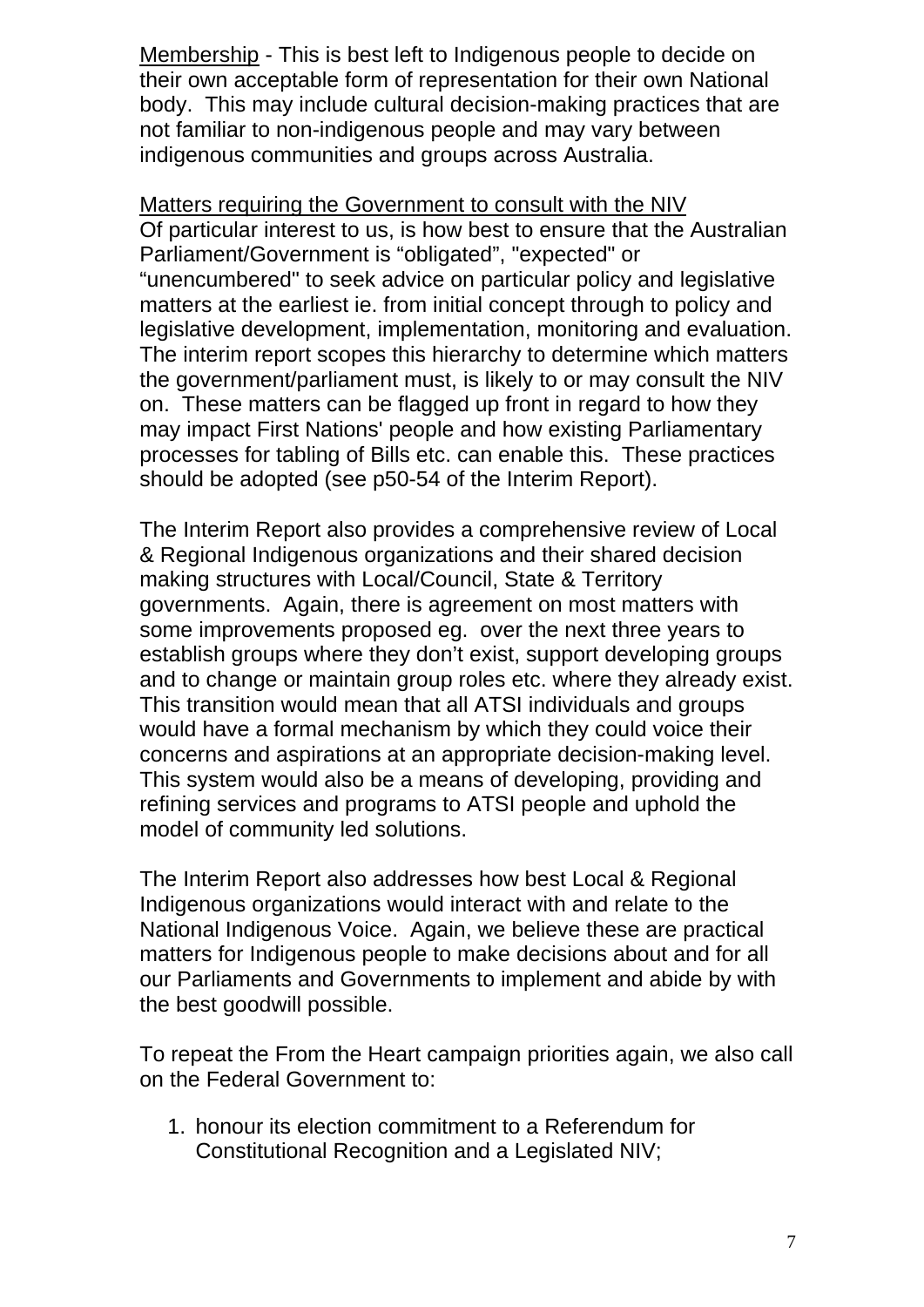- 2. co-design enabling legislation for the Voice to be passed after a referendum has been held in the next term of Parliament; and
- 3. co-design a membership model for the National Voice that ensures previously unheard Aboriginal and Torres Strait Islander people have the same chance of being selected as established leadership figures.

We have taken a pro-active approach to informing and educating ourselves about various perspectives, concerns and aspirations of ATSI people. We believe this is a matter of national urgency, as expressed in the Uluru Statement from the Heart 2017 and give our unqualified support as non-ATSI Australians. We look forward to the Final Report and will stay up to date via our From the Heart and NIAA subscriptions.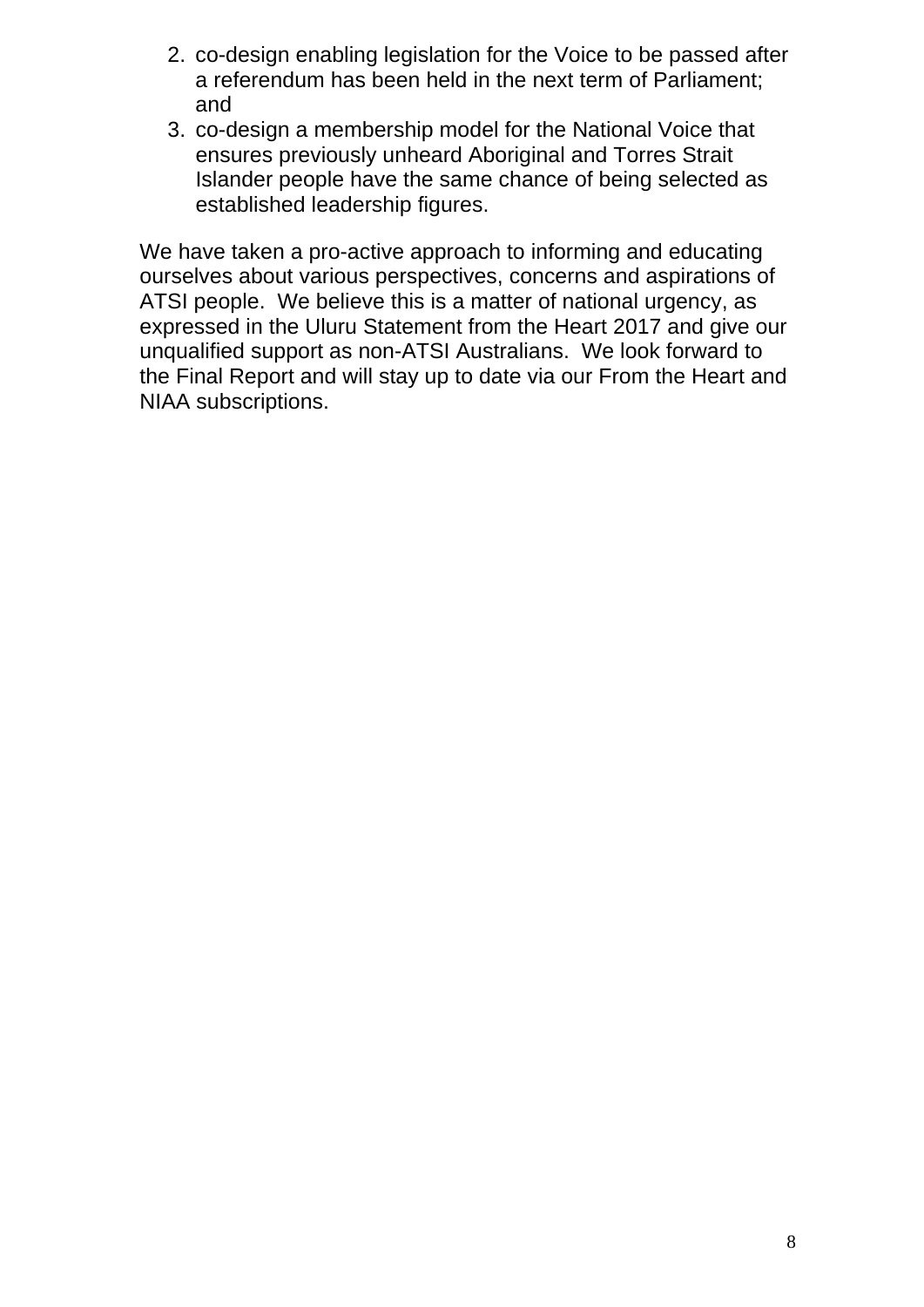# **Appendix 1 - Summary - Key Points of Interim Report**

The Interim Report covers:

- a. the drafting of legislation for a National Voice
- b. recommendations on matters of constitutional recognition of FNPs; and
- c. recommendations on the Makarrata Commission, treaty and truth telling

These are the aims of the vast majority of Australians now and can be considered a National priority.

#### Where we're at with the National Indigenous Voice

The Australian Government accepted the recommendation of the Joint Select Committee to co-design an Indigenous Voice and implemented this two-staged process:

- Stage 1 to come up with models/options (ie. this Interim Report); and
- Stage 2 to engage with and gain input from indigenous and nonindigenous Australians.

After thorough, comprehensive and inclusive deliberations this past year, the National Co-Design Group (ie. Indigenous and Government representatives) has agreed on the key elements of a National Voice (with options to be finalised in the Final Report after Stage 2 public consultations).

The CoDG has given broad and deep consideration to all aspects of the NIV. The Interim Report is very clear about all the matters that the CoDG agree on and the few aspects that are still open for consultation and further consideration and finalisation. It gives a clear insight into concerns and alternatives raised and is very transparent about all its considerations. We look forward to the CoDG's final report that will also reflect community consultations and feedback especially from ATSI individuals and communities. The key design elements of the National Indigenous Voice are:

## Role/Scope/Responsibilities – What the NIV would do

- a. Be set out in legislation for Constitutional change
- b. Be the National representative, authoritative, legitimate, and responsible body on all matters impacting indigenous people
- c. Provide independent advice to Governments and Parliaments on all legislation, policies and programs that impact indigenous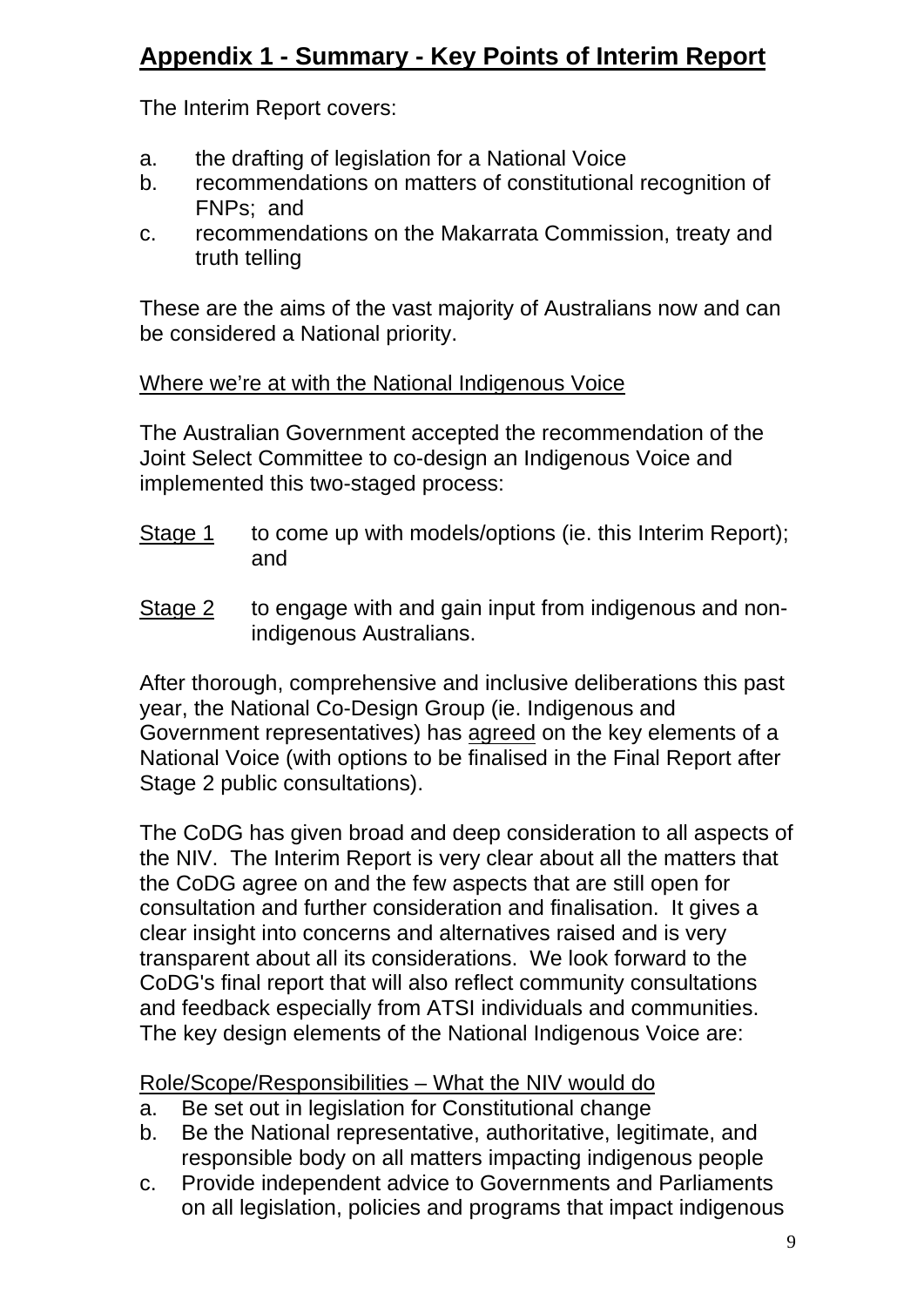people – *at all stages from inception through to implementation, monitoring and evaluation*

- c. Not veto any Parliamentary decision making
- d. Not be a 3rd Chamber of Parliament
- e. Not provide/deliver indigenous services/programs or administer funding. This remains the responsibility of the Australian Government.

Function/Operations/Processes/Governance – How the NIV would work

- a. Have the capacity to initiate it's own research, investigations, consultations, engage expertise and respond to Governments and Parliaments *ie. adequate funding, resources, training and professional development*
- b. Work with and complement existing and improved Local, Regional and State indigenous and non-indigenous bodies and processes
- c. Work with indigenous and non-indigenous Australians
- d. Advocate on behalf of indigenous people
- e. Have the power to make agreements and to work in partnership with all levels of Government, Businesses, Community and the public
- f. continue to evolve over time as it is implemented, takes shape and matures (not prescriptive)

#### Membership & Structure - How the NIV would best be representative of ATSI people and communities

- a. To establish and retain integrity and confidence in the National body, it must be chosen by and representative of all indigenous people/communities (approx. 3% of Australia's total population). *Several options relate to this:*
	- i. Whether or not to limit the number of representatives to 16- 18 or to not limit
	- ii. What process/es to be used elections, appointments, mixture etc.; eg. 2 per state/territory/TSI
	- iii. Which indigenous people to include on the National body eg. – representatives of local/regional indigenous organisations or states and territories, non-representative people etc.
	- iv. Have equal gender representation and representation from youth and people with disability (via working groups)
	- v. Adequately reflect the diversity of the indigenous population across all geographical areas; and
	- vi. Have 4yr staggered terms (half members every 2yrs) provides continuity in overlapping years or 3yrly for all and max 2 consecutive terms each